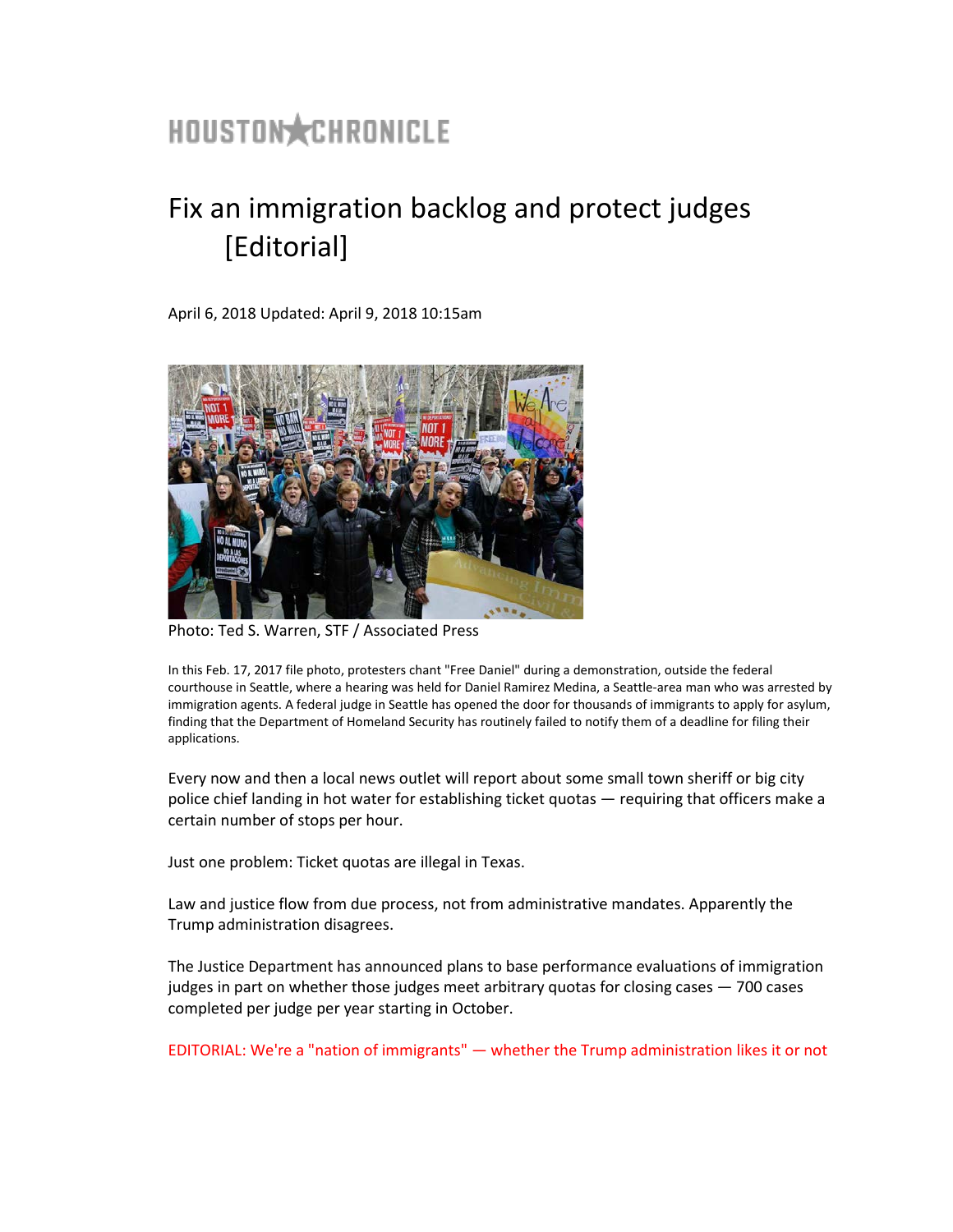This dictate does not address the root causes of the backlog of nearly 700,000 cases clogging immigration courts and runs counter to well-established best practices for measuring judicial performance. Congress needs to step in.

The Trump administration's goal here is clear.

"Make no mistake, the outcome this administration truly desires from mandating quotas on an understaffed adjudicatory agency with a needlessly overstuffed docket is to transform it into a deportation machine," Jeremy McKinney, a North Carolina immigration attorney and secretary of the American Immigration Lawyers Association, said in a media conference call Wednesday.

The backlog of immigration cases is a serious issue and has been building for more than a decade. The system lacks enough judges and support staff. Congress has pumped in billions of dollars for additional immigration enforcement, but it has not provided the funding necessary for courts to handle the influx of cases. The immigration court system relies on an antiquated paper-filing system, rather than electronic systems common in other courts.

## EDITORIAL: [A "Rational Middle" exists for immigration reform](https://www.houstonchronicle.com/opinion/editorials/article/A-Rational-Middle-exists-for-immigration-12750947.php)

Nationwide, more than 668,000 immigration cases were pending as of December 2017, an 11 percent increase over May 2017, according to the Transactional Records Access Clearinghouse at Syracuse University, which tracks immigration and other federal court cases. More than 39,000 of those with pending cases were Harris County residents, a number second only to Los Angeles.

The Trump administration has added to the backlog by essentially ending priorities that targeted the most dangerous cases. Now, anyone in the country illegally — whether a parent, child or neighbor — is a target for Immigration and Customs Enforcement.

Immigration judges decide whether an immigrant has a legitimate claim to live in the United States or should be deported. These are life-altering decisions that require an independent judge and a deliberative procedure that values due process. Tying a judge's pay or continued employment to arbitrary case-closure quotas puts all that at risk.

"In fact, the very concept is in conflict with independent decision-making authority of judges because it (ties) the judge's personal livelihood to the mere completion of cases faster through the system rather than making decisions that are based on the facts and the law of the case as they took the oath to do," California Immigration Judge Ashley Tabaddor, president of the National Association of Immigration Judges, said on Wednesday's media conference call.

## EDITORIAL: [Congress can fix immigration courts with proper funding](https://www.houstonchronicle.com/opinion/editorials/article/Wait-times-6931142.php)

[Trump administration, seeking to speed deportations, to impose quotas on immigration judges](https://www.houstonchronicle.com/news/article/Trump-administration-seeking-to-speed-12800384.php?source=nlp) [Justice Department imposes quotas on immigration judges](https://www.houstonchronicle.com/news/politics/article/Justice-Department-imposes-quotas-on-immigration-12800418.php?source=nlp)

Tabaddor said the quotas will create an appealable issue in all immigration cases. Additional appeals would further clog the immigration court system, defeating the supposed purpose of the Justice Department edict.